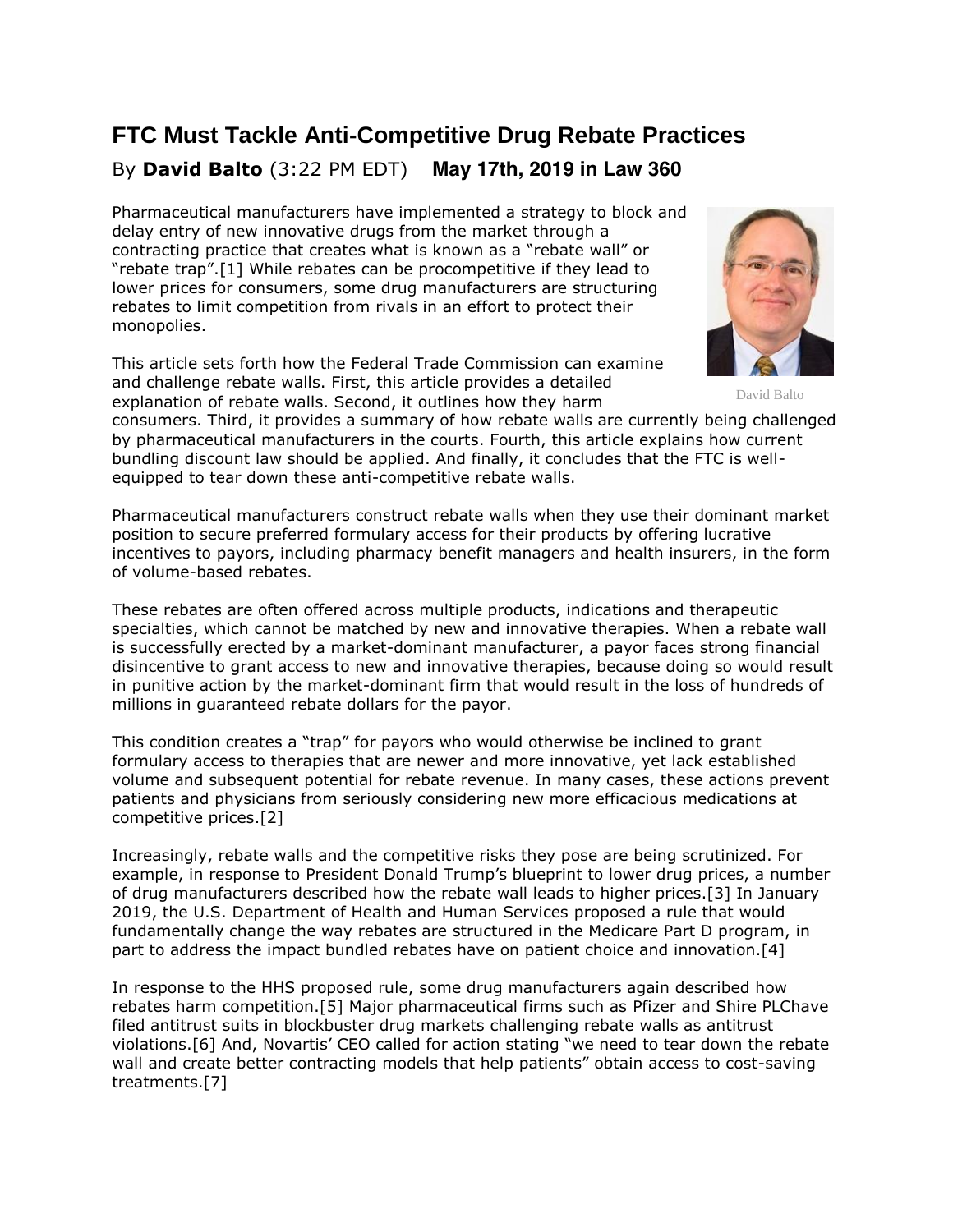Meanwhile, HHS Secretary Alex Azar called on Congress to immediately pass a law to end all rebates that drug manufacturers pay to PBMs and payors.[8]

## **Rebate Walls Explained**

Take a hypothetical market that includes Product A, which is approved by the [U.S. Food and](https://www.law360.com/agencies/food-and-drug-administration)  [Drug Administration](https://www.law360.com/agencies/food-and-drug-administration) to treat rheumatoid arthritis and five other conditions. Assume that the price for an annual supply of Product A is \$50,000, but a rebate reduces the cost to the payor to \$25,000.[9] Now assume that an innovative branded drug or biosimilar Product B enters the market at an annual price of \$10,000, but only has FDA approval for rheumatoid arthritis. One would think that shifting new rheumatoid arthritis patients to Product B would save the payor substantial money (\$10,000 vs. \$25,000), but due to the rebate wall, that is not the case.

By switching rheumatoid arthritis patients to the less expensive Product B, the payor would lose its rebate from the manufacturer of Product A across all of its volume of Product A, which includes rheumatoid arthritis and five other autoimmune conditions. In other words, while the payor would save money for its rheumatoid arthritis patients, it would now need to pay full-price of \$50,000 annually (vs. \$25,000) for Product A for patients with the other five conditions. Thus, the payor would have to spend twice as much on the nonrheumatoid arthritis patients because of the loss of the rebate and would actually pay more in total if it provided a rheumatoid arthritis patient with access to Product B.[10]

The list price serves as a penalty price if the payor tries to shift to a competing drug. An entrant would have to immediately seize nearly all the patients in the market for the payor to save money.[11] This is nearly impossible in the drug industry because some patients will not switch regardless of price if the incumbent drug is working for them.

Rebate walls are effective at barring new entry because the rebates are typically based on volume and structured in such a way as to make it economically prohibitive for a payor to replace the incumbent drug with a competing drug.[12]

## *Bundling of Indications*

An incumbent branded -rug manufacturer with a blockbuster drug that treats multiple indications may make its rebates contingent on preferred or exclusive formulary position across all its indications.[13] This can prevent entry of a newly approved product with superior efficacy in only one indication, even if the new entrant offers a greater rebate. Because the new product has few prescriptions, if any, even a larger rebate will not overcome the potential loss of the rebate dollars from the market-leading product. This can be a complete bar to entry on to a payor's drug formulary when the entrant lacks the established volume or multiple indications.

#### *Bundling a Portfolio of Drugs*

An incumbent branded-drug manufacturer that offers a number of drugs may condition its rebates to payors who buy all or most of their prescription drugs through the branded manufacturer. If the payor falls below a certain amount of purchases, then it loses this rebate on all of its purchases. This rebate wall creates a strong disincentive for payors to put a new entrant's unique competing drug on their formularies, even if it provides a more effective treatment for the patient. Thus, an incumbent can prevent an entrant that does not have a portfolio of drugs and/or lacks the established volume from obtaining access to a payor's formulary altogether.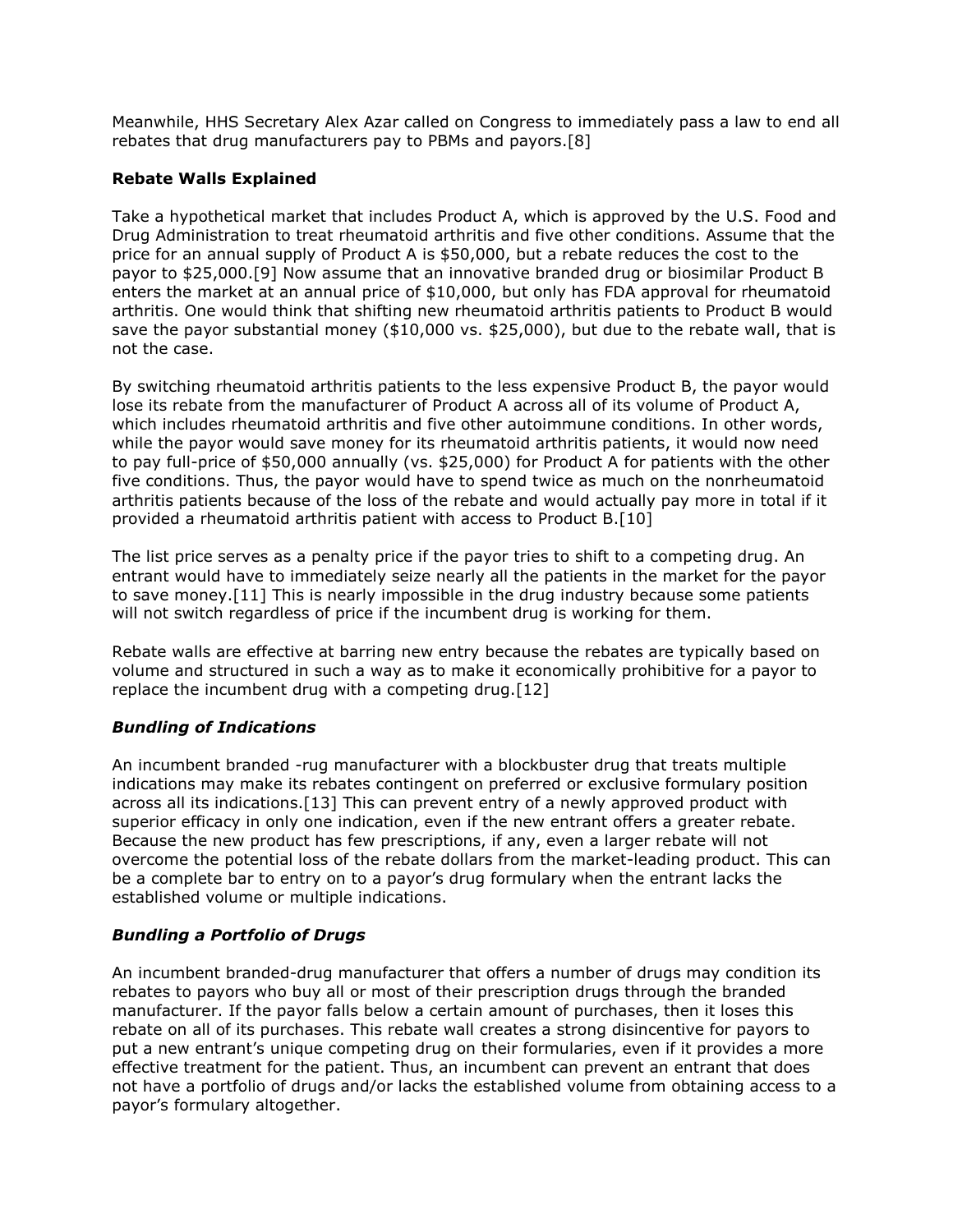#### **Rebate Walls Harm Consumers**

Rebate walls harm patients in a number of ways. First, rebates paid by the drug manufacturers do not flow down to patients.[14] Second, rebates actually increase patients' out-of-pocket expenses and cause them to pay higher co-insurance payments[15] because they are based on a drug's list price not the net price paid by the payor.[16] Third, rebate walls distort the integrity of drug formularies and step therapies, to the detriment of patients.

PBMs and insurers design drug formularies and step therapies, and they generally provide preferred access to the drug manufacturers that pay the highest rebates, as opposed to the efficacy and safety of the drugs in question. Under step therapies, also known as fail first policies, patients are forced to try a drug preferred by the payor before being approved to use a drug originally prescribed by their doctors.[17]

As a result, patients miss out on obtaining more effective treatments sooner. This raises the costs for patients because they need to try a drug preferred by the payor and possibly a second preferred drug before gaining access to more effective treatment.

By locking new entrants out of formulary access and raising their costs to bringing their products to market, rebate walls make it more likely that such entrants will be discouraged from making the sizable investment in research and development in certain drugs and/or indications. Decisions to abandon R&D efforts decrease innovation and unquestionably harm competition and patients.

In fact, according to Pfizer CEO Ian C. Read during a Q2 2018 earnings call, "removal of the rebates … will be very beneficial to patients and our industry, especially … those companies who are launching new products over the next 5 years or so would remove ... rebate trap, whereby access is denied to innovative products because of a strong position of another product with its rebates."[18]

And former FDA Commissioner Scott Gottlieb fears that drug manufacturers are hamstringing competition through rebates.[19] His concern is that these contracting practices create disincentives for drug manufacturers to invest in the development of new innovative drugs, which harms consumers.[20]

#### **Rebate Walls in the Courts**

The rebate wall has significant impact on patient welfare and has recently been the center of some high-stakes litigation.

#### *Pfizer v. [Johnson & Johnson](https://www.law360.com/companies/johnson-johnson)*

In 2017, Pfizer brought an antitrust suit against Johnson & Johnson alleging that J&J used a variety of contractual practices to stifle Pfizer's entry into the \$4.8 billion infusion administered therapies market.[21] In November 2016, Pfizer entered the market with its biosimilar Inflectra to compete against J&J's Remicade.

Within weeks of the Inflectra launch, J&J began to deploy its "Biosimilar Readiness Plan," which allegedly involved a multipronged anti-competitive scheme designed to block insurers from reimbursing, and providers from purchasing, Inflectra, or other biosimilars.[22] The scheme included exclusive contracts for Remicade, rebates based on the bundling of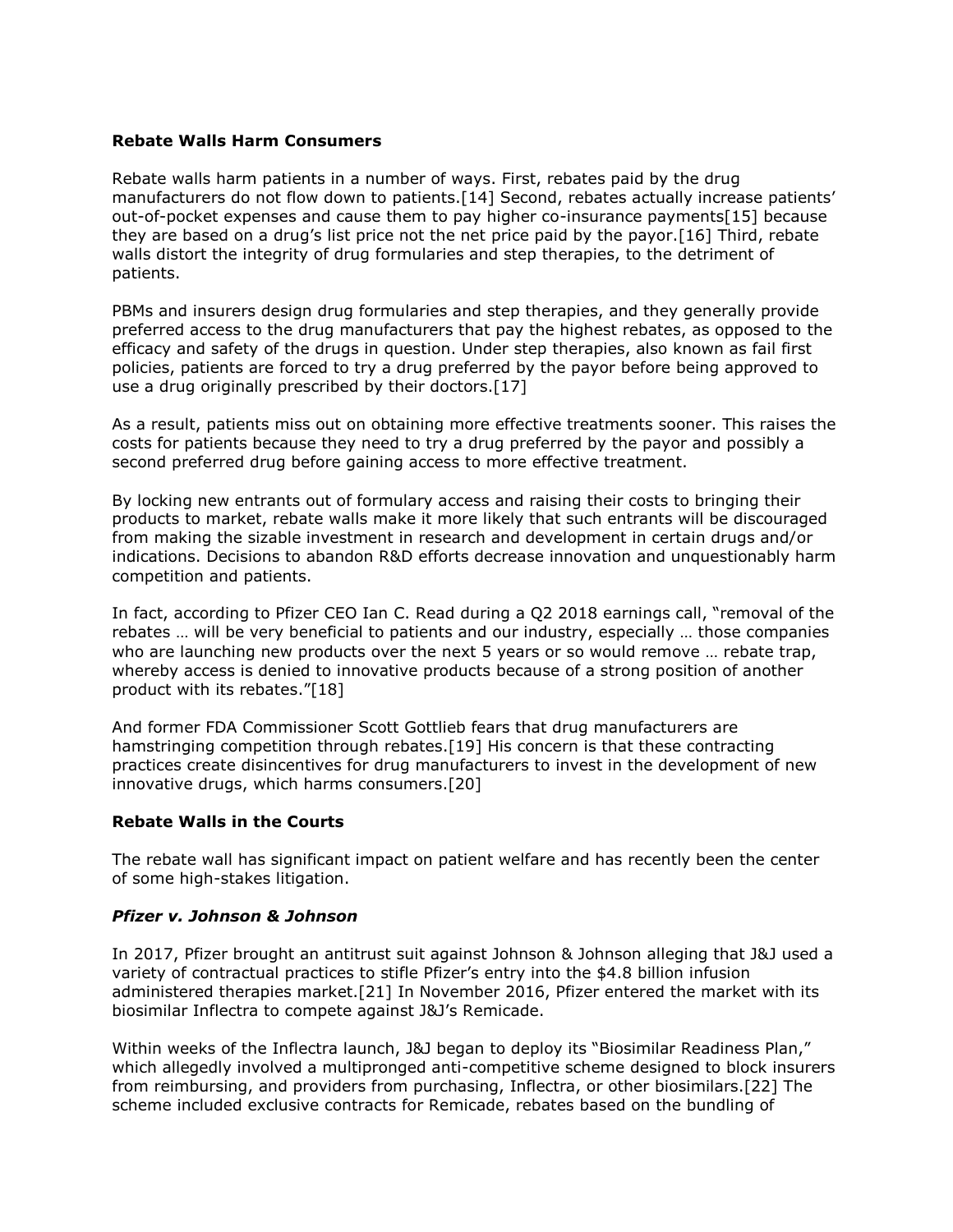existing (incontestable) and new (contestable) infliximab patients, and multiproduct (bundled several drugs and medical devices for providers) bundling.[23]

Pfizer alleged that the contracts resulted in Inflectra not appearing on the insurance company's medical policy or, in the alternative, being designated as a "fail first" product meaning that it would only be reimbursed if Remicade was first tried, but failed to help the patient.[24] Pfizer alleged that these tactics created a "rebate trap" that prevented Pfizer and other competitors from competing with Remicade.[25] Because of these exclusionary practices, roughly 90% of all providers have decided not to purchase Inflectra at all, despite its lower cost.[26]

Last year, Pfizer's claims survived a motion to dismiss.[27] Following [United States Court of](https://www.law360.com/agencies/united-states-court-of-appeals-for-the-third-circuit)  [Appeals for the Third Circuit](https://www.law360.com/agencies/united-states-court-of-appeals-for-the-third-circuit) case law, the district court held that bundled rebates can be anti-competitive when they foreclose competition in a competitive market by linking it to a noncompetitive market.[28] Specifically, the district court found that bundling Remicade's incontestable (legacy patients) demand could foreclose competition for new infliximab patients and deprive new infliximab patients (and their insurers) of the ability to make a meaningful choice between Remicade and Inflectra.[29]

#### *Shire v. [Allergan](https://www.law360.com/companies/allergan-plc)*

Shire sued Allergan in 2017 alleging a similar pattern of anti-competitive conduct in the \$1.5 billion market for drugs for dry eye disease used in the Medicare Part D plan.[30] Shire alleged that it could not successfully enter the Medicare Part D market with a superior drug, Xiidra, which had similar pricing as the incumbent Allergan drug, Restasis, because of Allergan's exclusionary arrangements and bundled rebates with Medicare Part D plans.[31]

Shire alleged that Xiidra is approved to treat more signs and symptoms of dry eye disease than Allergan's Restasis and also does not need to be used in conjunction with a topical steroid, which Allergan's Restasis often does.[32] Shire also alleged that many patients using Restasis had adverse reactions or did not improve.[33] Despite the advantages of Xiidra, payors did not have the economic incentive to switch to the new drug because they would lose rebates not just on Restasis, but on the rest of Allergan's bundled drug portfolio.

As one plan told Shire, "You could give [Xiidra] to us for free, and the numbers still wouldn't work."[34] This tactic has allowed Allergan's Restasis to maintain a roughly 90% market share despite the entry of a new and improved drug.

On March 22, 2019, the district court granted Allergan's motion to dismiss the complaint for two reasons.[35] First, the district court held that Shire failed to plead a proper relevant market because the Medicare Part D dry eye disease market is "unduly narrow because it excludes others, notably commercial payers, to whom Plaintiff can sell Xiidra".[36] Second, Shire failed to allege the requisite anti-competitive conduct. Shire failed to allege that Allergan has "monopoly power over the" drugs it allegedly bundled with Restasis or that Shire "did not have other available products that it could offer ... as part of a bundled rebate" to Medicare Part D plans.[37]

The district court also questioned whether the conduct was sufficiently exclusionary because the contracts at issue were short in duration (i.e., one-year contract).[38]

#### **The Proper Law to Be Applied to Rebate Walls**

Three Third Circuit decisions demonstrate that exclusionary bundled discounts can be anti-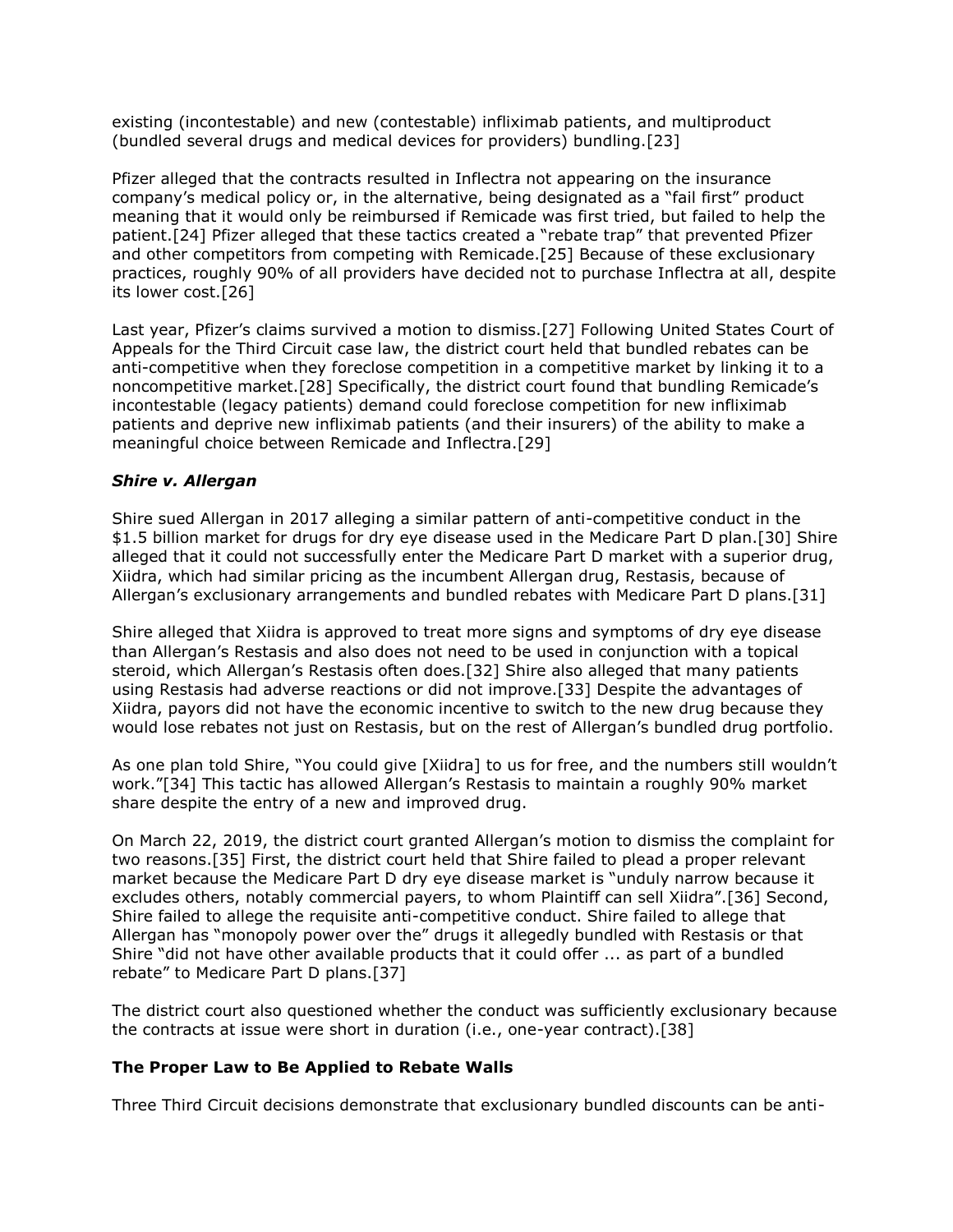competitive under the antitrust laws. These decisions depart from the [U.S. Supreme Court](https://www.law360.com/agencies/u-s-supreme-court)'s decision in Brooke Group, which applied a tough standard to predatory pricing cases.[39] If a case only relates to discount pricing, a court will likely apply the Brooke Group price test, which finds such pricing illegal where it is below cost and the defendant can recoup its losses from below cost pricing.

The key to bringing a case based on rebate walls is to focus on whether the bundled discounts penalize PBMs and payors for selecting a competing drug on their formularies such that the bundled discounts are designed to exclude rivals from a properly defined market.

In LePage's v. [3M,](https://www.law360.com/companies/3m-co) the Third Circuit held that such discounts by a monopolist may be condemned as exclusionary under the rule of reason when single-product rivals cannot match the multiproduct discount.[40] The Third Circuit recognized that exclusionary conduct via bundling was a distinct cause of action separate and apart from predatory pricing. LePage's was competitively disadvantaged because it did not have a similar breadth of office supply products, and the Third Circuit concluded that there was no legitimate business justification for 3M's bundled discount that was really designed to exclude LePage's from the market.

In 2012, the Third Circuit condemned a loyalty discount program in ZF [Meritor LLC](https://www.law360.com/companies/meritor-inc) v. Eaton Transmission Corporation.[41] Eaton, the leading maker of heavy-duty truck transmissions with 80% market share, offered loyalty discounts to all the consumers in the market. The Third Circuit held that a monopolist offering above-cost discounts conditioned upon the acceptance of additional nonprice restrictions violates the antitrust laws if the restraints constitute "de facto partial exclusive dealing."[42] The Third Circuit made clear that the Supreme Court's defendant-friendly price cost test of Brooke Group is appropriate when the conduct only relates to pricing.[43]

In 2016, the Third Circuit revisited this exclusionary conduct theory in a pharmaceutical case, [Eisai](https://www.law360.com/companies/eisai-co) v. [Sanofi-Aventis,](https://www.law360.com/companies/sanofi-aventis) involving contracts for the anti-coagulant drug Lovenox.[44] There the Third Circuit reaffirmed its holding in LePage's, but declined to extend the reasoning to this case because it did not involve conditioning discounts on purchases across various product lines.

Instead, the case involved different types of demand for the same product (new contestable and existing incontestable patients). Eisai lost on the facts, as the Third Circuit held that it did not present sufficient support for its theory of harm. Eisai's allegation that Sanofi's loyalty discounts were an anti-competitive de facto exclusive dealing arrangement was rejected because there was no evidence of foreclosure. Nonetheless, the Third Circuit's decision is noteworthy because it also rejected Sanofi's argument that the Brooke Group price-cost test should have been applied.

In addition to the Third Circuit case law, professor Steve Salop's recent article "The Raising Rivals' Cost Foreclosure Paradigm, Conditional Pricing Practices, and the Flawed Incremental Price-Cost Test," helps explain why conditional pricing practice allegations should be examined under the raising rivals cost foreclosure paradigm and not the predatory pricing paradigm.[45] Salop explains how these conditional pricing practices are not really about prices, but about structuring markets to restrict access to competitors.[46]

Conditional pricing practices aim to raise rivals' cost to enter markets, and in the case of drug markets these additional costs can be insurmountable. For a new entrant to compete against an incumbent that has entered into contracts with payors that provide the payors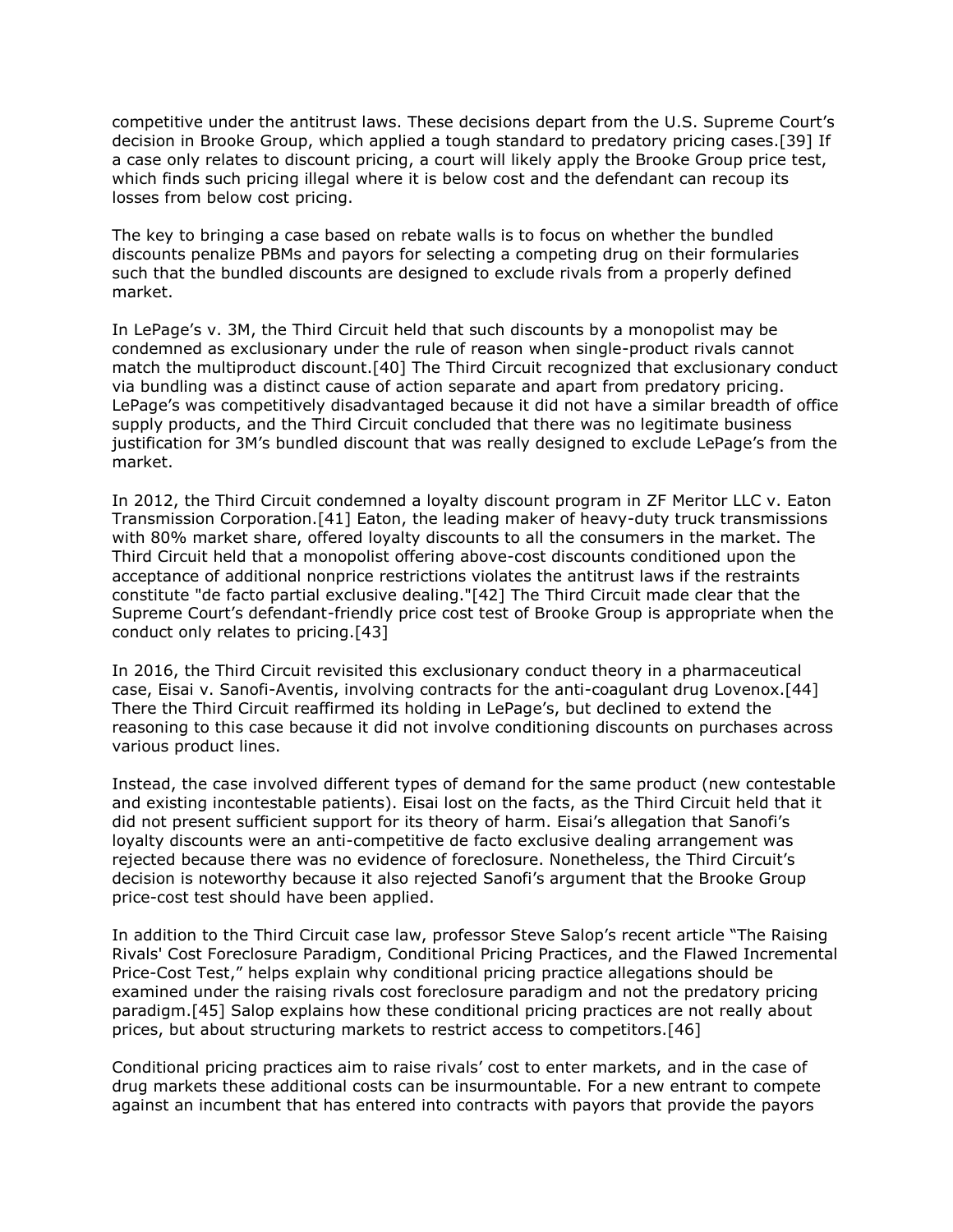with conditional discounts based on the percentage of purchases or multiproduct bundled discounts, the new entrant must be able to offer a replacement bundle of prescription drugs for the payors to even consider switching.

According to Salop, the Third Circuit's approach is sound legal and economic policy. While the Brooke Group's price-cost test should be used when the discount relates only to pricing, Salop makes a good case that the law is better off using the foreclosure paradigm for conditional pricing practices.[47]

### **The Rebate Wall is Ripe for an FTC Solution**

Over the past two decades, antitrust enforcement has played a crucial role in efforts to prevent anti-competitive conduct and keep pharmaceutical markets competitive. The FTC has successfully brought cases against dominant pharmaceutical manufacturers that have used a wide variety of anti-competitive strategies designed to prevent rivals from competing. Some of these strategies include entering into patent settlement agreements with cash payoffs that keep generics off the market and gaming the regulatory system to prevent and delay generic drug competition by refusing to supply generic firms with samples needed to manufacture more affordable generic alternatives.

The FTC has correctly recognized that some pharmaceutical manufacturers will engage in conduct that does not benefit consumers but serves simply to extend their monopolies. In those situations, the FTC has appropriately taken action.

Moreover, the FTC has an important role as a steward of antitrust policy to examine problems in antitrust jurisprudence and to advocate for the best result. The agency has always been committed to ensuring that its enforcement and policy efforts keep pace with changes in the marketplace so it can promote competition and innovation, protect consumers and shape the law.

To that end, in June of 2014, the FTC and the [U.S. Department of Justice](https://www.law360.com/agencies/u-s-department-of-justice) held a joint workshop where they invited legal and economic antitrust experts to discuss the topic of loyalty, bundled and conditional pricing practices.[48] The FTC heard presentations that explained how discounts could be used as a price penalty that could eliminate any real competition; how a monopolist could enter into exclusive arrangements with customers before the entrant arrives to provide a counterbid; and how a monopolist could offer bundled product discounts taking advantage of a nonlevel playing field. Accordingly, the FTC, which already has a wealth of experience in the pharmaceutical industry, is well equipped to use its expertise on conditional pricing to examine these practices.

The timing is right for developing meaningful and fact-based policy that can address anticompetitive rebate wall schemes. The FTC is currently holding a series of hearings on a wide range of topics, including issues that impact drug prices. These hearings aim to inform the FTC in crafting its policy and enforcement goals as it faces new challenges in a number of industries. As part of these hearings, the agency has already heard drug price concerns from consumer advocates and other interested parties on their panels and in submitted comments.

While this preliminary work to lower drug prices is a good start, it is time for the FTC to make some concrete decisions regarding its short and long-term law enforcement and policy agenda and to put all of its knowledge regarding the pharmaceutical industry and exclusionary bundled discounts and conditional pricing practices to work.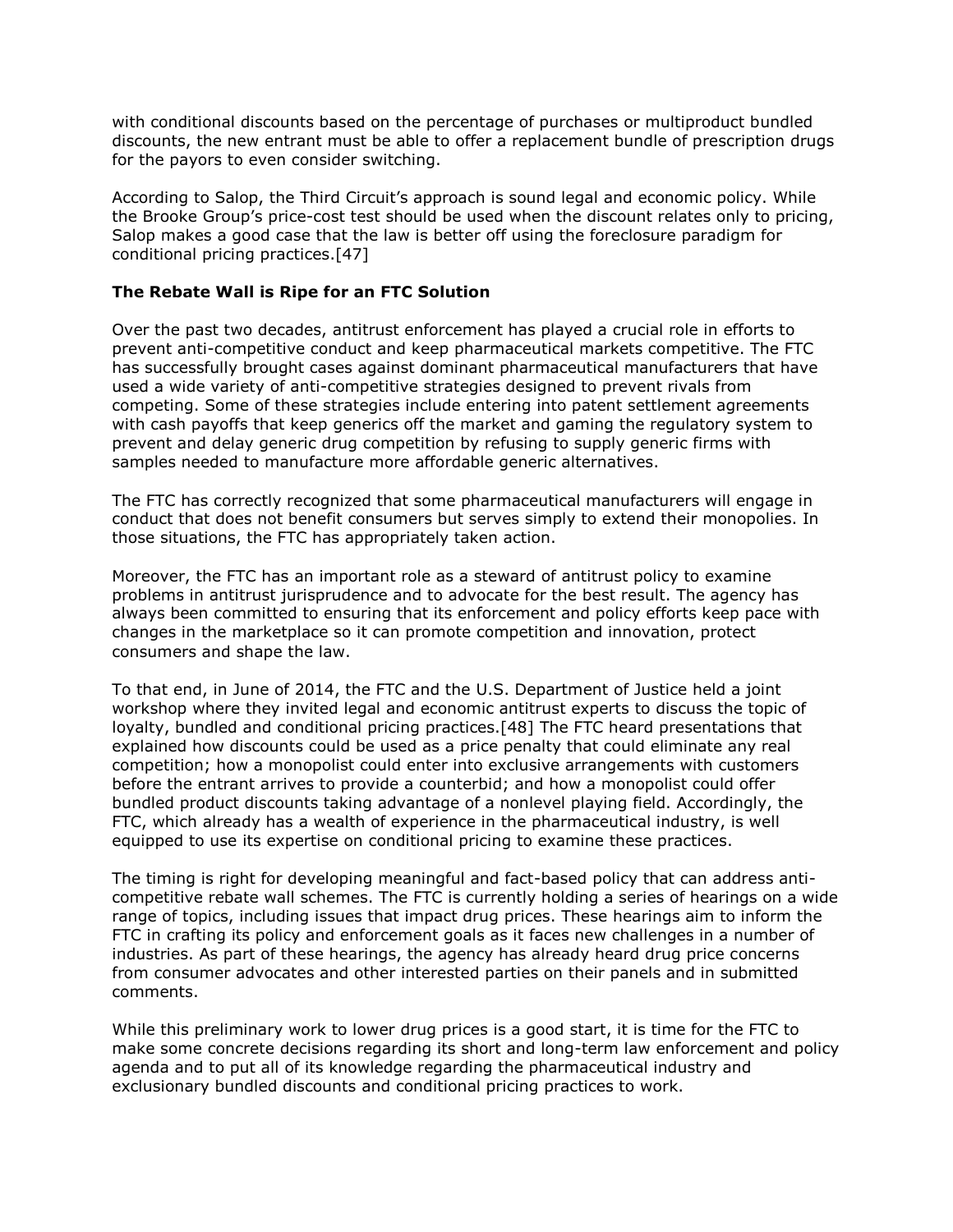Specifically, given the importance of entry of innovative treatments to the reduction of drug pricing, the FTC should immediately address the anti-competitive rebate wall. It can help tear down this wall and allow new rival drugs open and fair access to the market and consumers access to cost saving treatments. The FTC can do this by immediately opening investigations into suspect exclusionary rebates, multiproduct and indication rebates, and conditional pricing discounts.

If it discovers that the alleged pricing practices are having an anti-competitive, exclusionary effect, the FTC should bring its own litigation in federal court or in front of an administrative law judge to prohibit the conduct. The Pfizer case, in particular, provides the FTC with a legal roadmap to follow in terms of how to draft a complaint that will survive a motion to dismiss. Well-conceived investigations and litigation by the FTC are essential to shaping the law and protecting competition in crucial drug markets.

*[David Balto](http://www.dcantitrustlaw.com/index.php?id=2) is a former policy director of the Federal Trade Commission Bureau of Competition and a former antitrust lawyer at the U.S. Department of Justice.*

*The opinions expressed are those of the author(s) and do not necessarily reflect the views of the firm, its clients, or Portfolio Media Inc., or any of its or their respective affiliates. This article is for general information purposes and is not intended to be and should not be taken as legal advice.*

[1] Pfizer v. Johnson & Johnson, et al., No. 17-cv-4180 (E.D. Pa August 8, 2018) and Shire v. Allergan, Inc., No. 2:17-cv-7716 (D.N.J. October 2, 2017).

[2] See Aaron Hakim and Joseph S. Ross, Obstacles to the Adoption of Biosimilars for Chronic Diseases, JAMA, vol. 317, no. 21 (June 6, 2017) ("JAMA"). [PhRMA Comment](https://www.law360.com/companies/phrma) to FTC, Docket No. FTC-2018-0048: Competition and Consumer Protection in the 21st Century Hearings, Project Number P181201, August 20, 2018; PhRMA Comment Submitted to HHS Regarding HHS Blueprint to Lower Drug Prices, July 16, 2018, at 13-24.

[3] Pfizer Comment Submitted to HHS Regarding HHS Blueprint to Lower Drug Prices, July 16, 2018, at 41; Biosimilars Council Comment Submitted to HHS Regarding HHS Blueprint to Lower Drug Prices, July 16, 2018, at 4-7; [Momenta Pharmaceuticals Comment](https://www.law360.com/companies/momenta-pharmaceuticals-inc)  [Submitted](https://www.law360.com/companies/momenta-pharmaceuticals-inc) to HHS Regarding HHS Blueprint to Lower Drug Prices, July 16, 2018, at 17, 24, 26; Novartis Comment Submitted to HHS Regarding HHS Blueprint to Lower Drug Prices, July 16, 2018 (discussing the need for transparency regarding the impact of rebates paid to PBMs for formulary placement); [Eli Lilly & Company Comment Submitted](https://www.law360.com/companies/eli-lilly-and-co) to HHS Regarding HHS Blueprint to Lower Drug Prices, July 16, 2018.

[4] HHS Press Release, Trump Administration Proposes to Lower Drug Costs by Targeting Backdoor Rebates and Encouraging Direct Discounts to Patients, January 31, 2019.

[5] PhRMA Comment Submitted to HHS, April 8, 2019; [Mylan Comment Submitted](https://www.law360.com/companies/mylan-nv) to HHS, April 8, 2019 at 27 ("Formulary conditions on rebates for branded biologic drugs can make coverage of lower priced biosimilars and generics financially disadvantageous for Part D plans"); Eli Lilly Comment Submitted to HHS, April 8, 2019 at 6-9 ("The FTC and/or DOJ should issue guidance regarding the government's position on rebate walls"); Pfizer Comment Submitted to HHS, April 5, 2019 at 4; Alliance for Safe Biological Medicines Letter, April 8, 2019 ("rebate system actually encourages higher prices and impedes rather than expands access to lower priced biosimilars").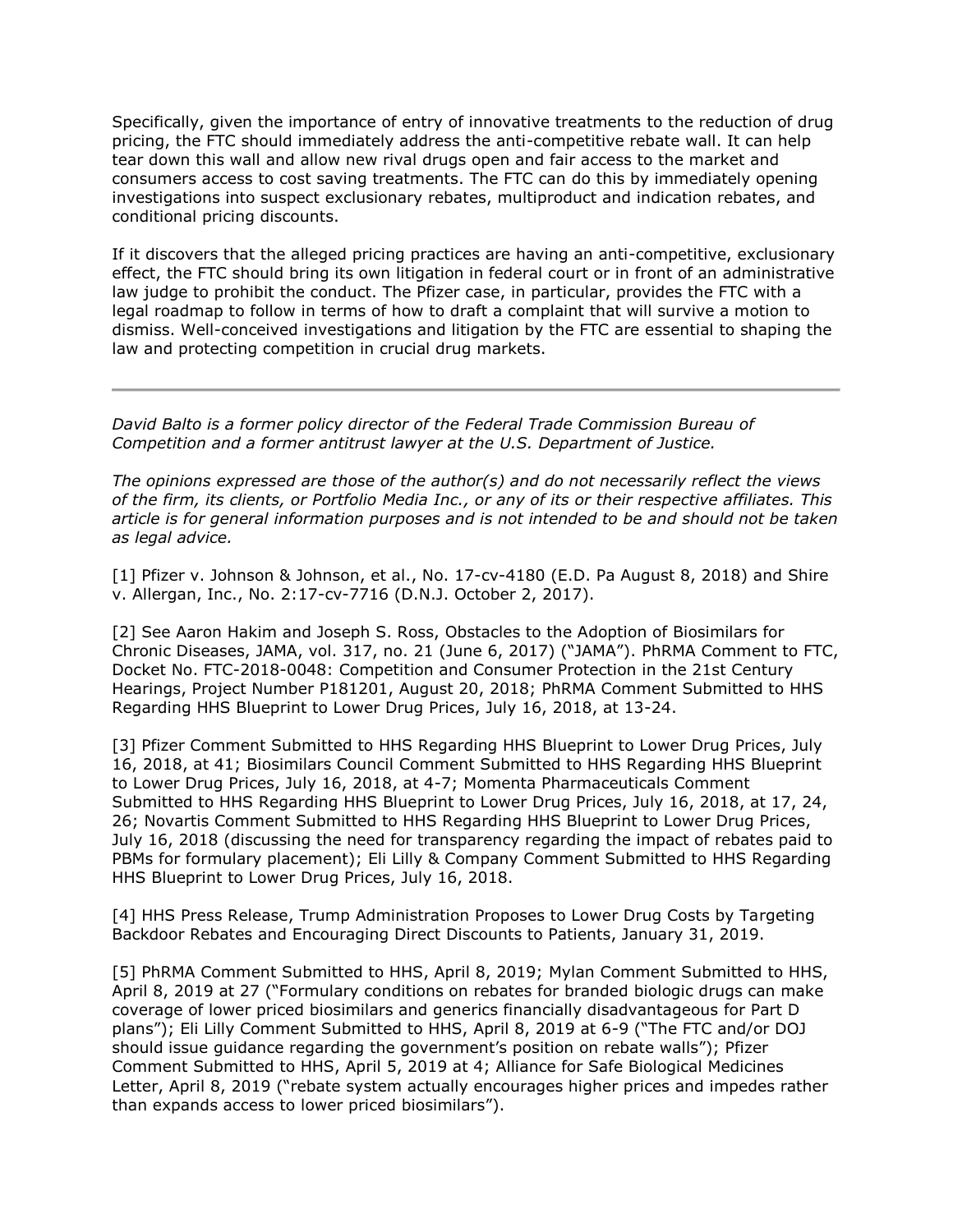[6] Steve Salop, "The Raising Rivals' Cost Foreclosure Paradigm, Conditional Pricing Practices, and the Flawed Incremental Price-Cost Test" (2017). Georgetown Law Faculty Publications and Other Works. 1620. Pfizer v. Johnson & Johnson, et al, No. 17-cv-4180 (E.D. PA August 8, 2018); Shire v. Allergan, Inc., No. 2:17-cv-7716 (D.N.J. October 2, 2017).

[7] Vas Narasimhan, How to Create Cheaper Alternatives to the Most Expensive Drugs, Forbes, April 12, 2018.

[8] Alex M. Azar, Remarks to the [Bipartisan Policy Center](https://www.law360.com/companies/bipartisan-policy-center), February 1, 2019. "Congress has an opportunity to follow through on their calls for transparency, too, by passing our proposal into law immediately and extending it into the commercial drug market."

[9] JAMA, supra note 2.

[10] Id.

[11] Id.

[12] Robin Feldman, Why Prescription Drug Prices Have Skyrocketed?, [Washington Post,](https://www.law360.com/companies/washington-post-co) November 26, 2018.

[13] David Balto, Rebate Walls Should Be Dismantled by FTC's Antitrust Arm, STAT News, December 4, 2018.

[14] Peter Sullivan, Gottlieb: Drug rebates not benefiting sicker patients, The Hill, March 6, 2019;

Fact Sheet: Trump Administration Proposes to Lower Drug Costs by Targeting Backdoor Rebates and Encouraging Direct Discounts to Patients, Department of Health & Human Services, February 6, 2019.

[15] Id.

[16] Id.

[17] American College of Rheumatology, Step Therapy: Instead of Fail first, Put Patients First, available at [https://www.rheumatology.org/Portals/0/Files/Issue-Brief-Step-](https://www.rheumatology.org/Portals/0/Files/Issue-Brief-Step-Therapy.pdf)[Therapy.pdf;](https://www.rheumatology.org/Portals/0/Files/Issue-Brief-Step-Therapy.pdf)

[18] Pfizer Q2 2018 Earnings Call available online at [https://s21.q4cdn.com/317678438/files/PFEUSQ\\_Transcript\\_2018-07-31.pdf](https://s21.q4cdn.com/317678438/files/PFEUSQ_Transcript_2018-07-31.pdf)

[19] Remarks by Scott Gottlieb, Advancing Patient Care Through Competition, April 19, 2018.

[20] Id.

[21] Pfizer v. Johnson & Johnson, et al, No. 17-cv-4180 (September 20, 2017).

[22] Compl. at ¶6.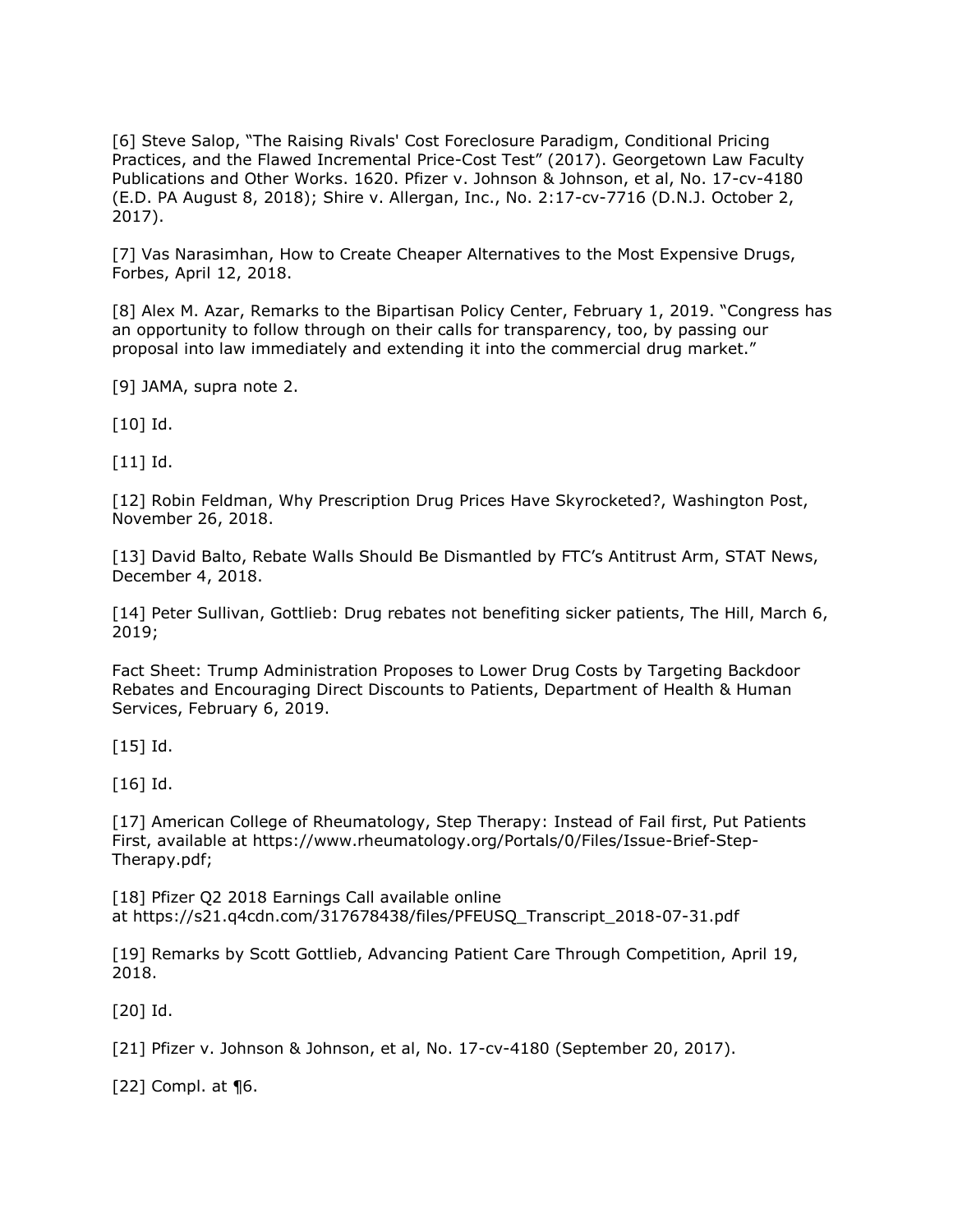[23] Id. at  $\P\P$  8, 9, 11, 55-79, 98).

[24] Id. at ¶¶ 71, 123-133.

[25] Id. at ¶¶ 66, 98.

[26] Id. at ¶¶ 10, 12, 72, 100, 102, 127.

[27] Pfizer v. J&J, Civ. No. 17-cv-4180 (E.D. Pa. August 8, 2018).

[28] Id. at 18-20.

[29] Id. at 20

[30] Shire v. Allergan, Inc., No. 2:17-cv-7716 (D.N.J. October 2, 2017).

[31] Compl. ¶¶ 1, 15, 16, 24, 86, 87, 93, 97, 125, 126, 134, 141, 153, 173, 181

[32] Compl. ¶ 8, 20, 38.

[33] Id. at  $\P$  6, 40.

[34] Compl. ¶ 15.

[35] Shire US, Inc. v. Allergan, Inc., No. 17-cv-7716 (D.N.J. Mar. 22, 2019). The same court also has pending litigation on exclusionary loyalty bundling rebates (Sugartown Pediatrics LLC v. [Merck & Co.](https://www.law360.com/companies/merck-co-inc), No. 2:18-cv-01734 (E.D. Pa. April 25, 2018)). In 2012, the District of New Jersey held that allegations of an exclusionary bundling rebates program were sufficient to overcome a motion to dismiss (Castro v. Sanofi, No. 11-cv-7178, 2012 WL 12516572 (D.N.J. Aug. 6, 2012)).

[36] Shire US, Inc. v. Allergan, Inc., No. 17-cv-7716 (D.N.J. Mar. 22, 2019).

[37] Id.

[38] Id.

[39] 509 U.S. 209 (1993).

[40] LePage's v. 3M, 324 F.3d 141, 154-155 (3rd Cir. 2003).

[41] ZF Meritor, LLC v. [Eaton Corp.](https://www.law360.com/companies/eaton-corp), 696 F.3d 254 (3rd Cir. 2012).

[42] Id. at 269.

[43] Id. at 269.

[44] Eisai, Inc. v. Sanofi-Aventis, U.S., LLC, 821 F.3d 394 (3d Cir. 2016).

[45] Salop, Raising Rivals Costs; Cascade Health Sols. v. [PeaceHealth,](https://www.law360.com/companies/peacehealth-southwest-medical-center) 515 F.3d 883, 901 (9th Cir. 2008) (holding that Brooke Group price cost test should be applied bundled discounts).